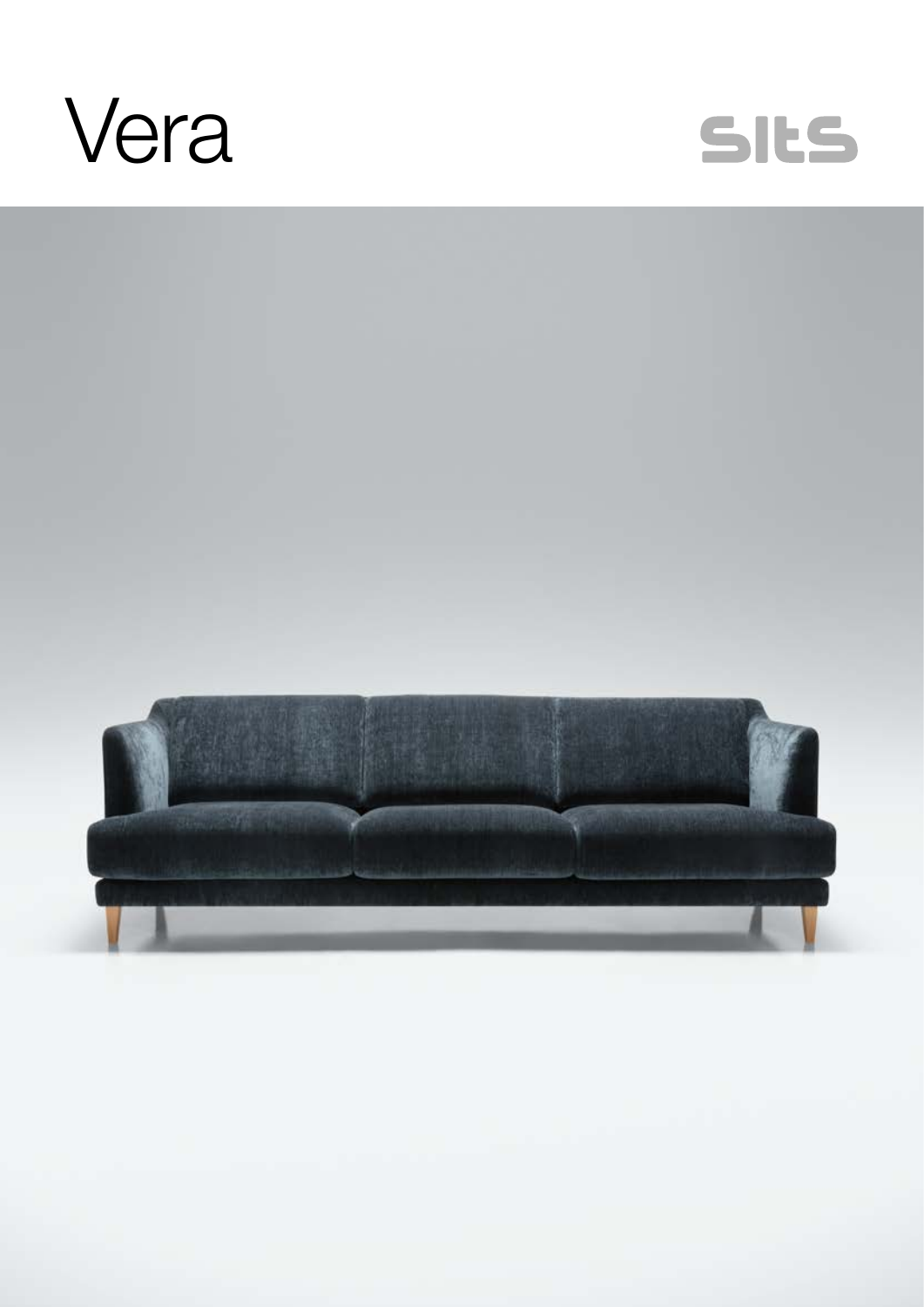## Vera











armchair

love seat footstool 70x45 footstool 90x45





2 seater

3 seater



3XL seater with 2 cushions



set 1 right / or left 2 seater left / or right + chaiselongue right / or left

## extra dimensions



depth of seat



3XL seater with 3 cushions



set 2 right / or left 3 seater left / or right + chaiselongue wide right / or left